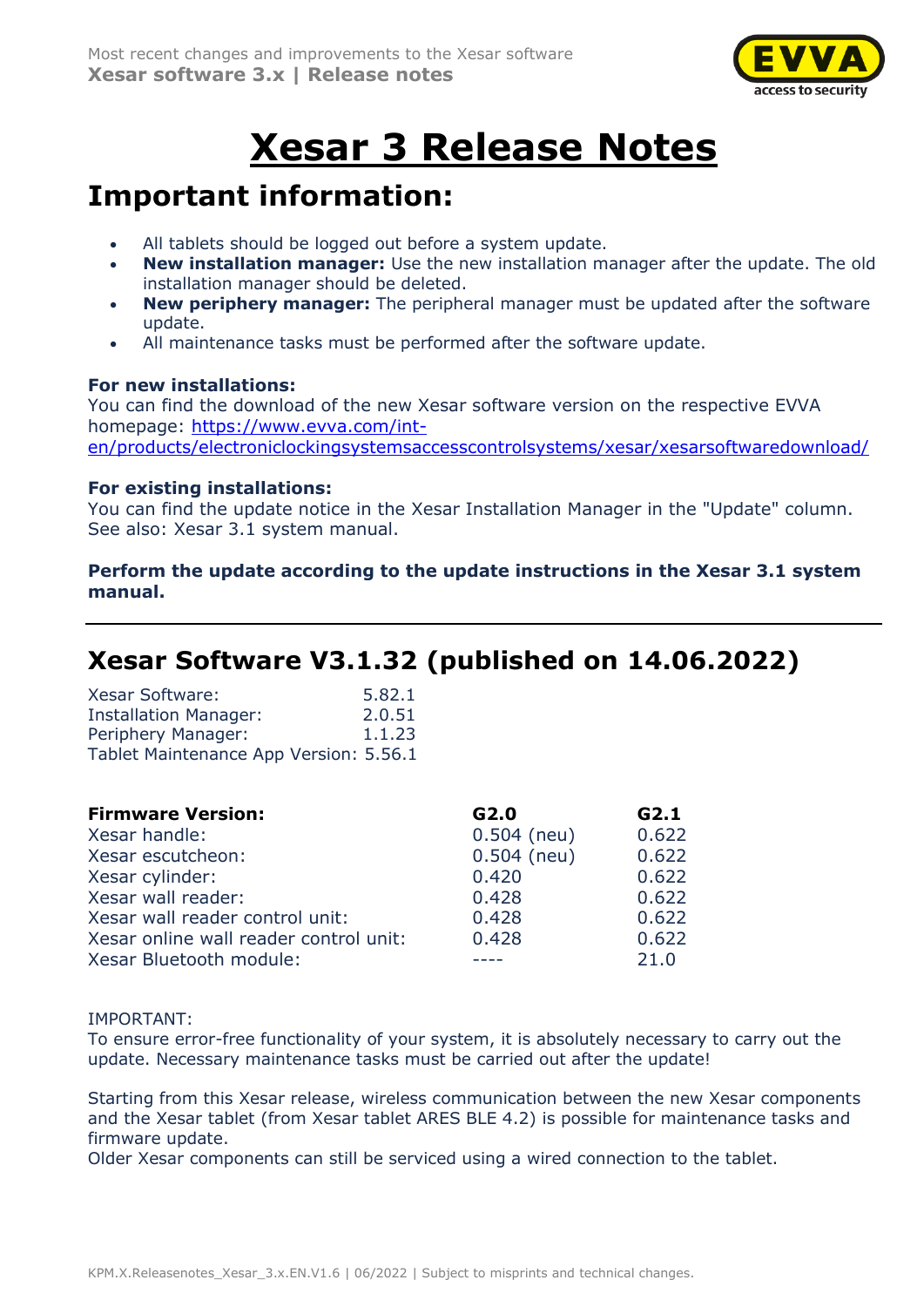

### **New functions**

- New Xesar components with wireless communication to the Xesar tablet (instead of cable connection).
	- o Bluetooth can be switched on and off for G2.1 components in construction mode
- New installation manager
	- o Simple guided PC installation
	- o Automatic check of system requirements
	- o Docker is integrated
	- o Periphery manager is integrated
	- o New clear system configuration overview page
	- o Automatic coding state selection
	- o Auto-Start after PC restart for PC installations
- Revision and standardization of software terms
- New battery status display in the Xesar software
- PIN code entry on tablet can be disabled
- New tablet maintenance app:
	- o Wireless maintenance of G2.1 BLE components
	- o Serial multi-component maintenance
	- o Identification of Bluetooth components
	- o New battery status indicator
	- o Firmware update function in construction mode
	- o More component information at a glance
	- o Tablet login with QR code
	- o Option to keep data on tablet after power off

### **SW & FW corrections and improvements**

The following improvements have been made:

- Extending battery life of components when BLE OFF.
- RFID reading behavior improved
- Sudden death problem minimized
- Martini shake effect improved

### **Tasks to be performed:**

- Software update
- Update maintenance app
- Perform maintenance tasks
- Firmware update for Xesar components

### **Xesar Software V3.0.227** (published 08.07.2020)

| <b>Installation Manager:</b><br>Periphery Manager: | 1.1.27<br>1.0.26                                     |
|----------------------------------------------------|------------------------------------------------------|
| Tablet APP version:                                | 3.0.25                                               |
| <b>Released Docker version:</b>                    | Docker Community Edition 18.06.1-ce-win73 2018-08-29 |

**Firmware version: 0.502.1**  $0.428$ 

0.502 new

 $\_$  , and the set of the set of the set of the set of the set of the set of the set of the set of the set of the set of the set of the set of the set of the set of the set of the set of the set of the set of the set of th

| <u>U.5U.</u> |
|--------------|
| 0.428        |
| 0.502        |
| 0.420        |
| 0.428        |
|              |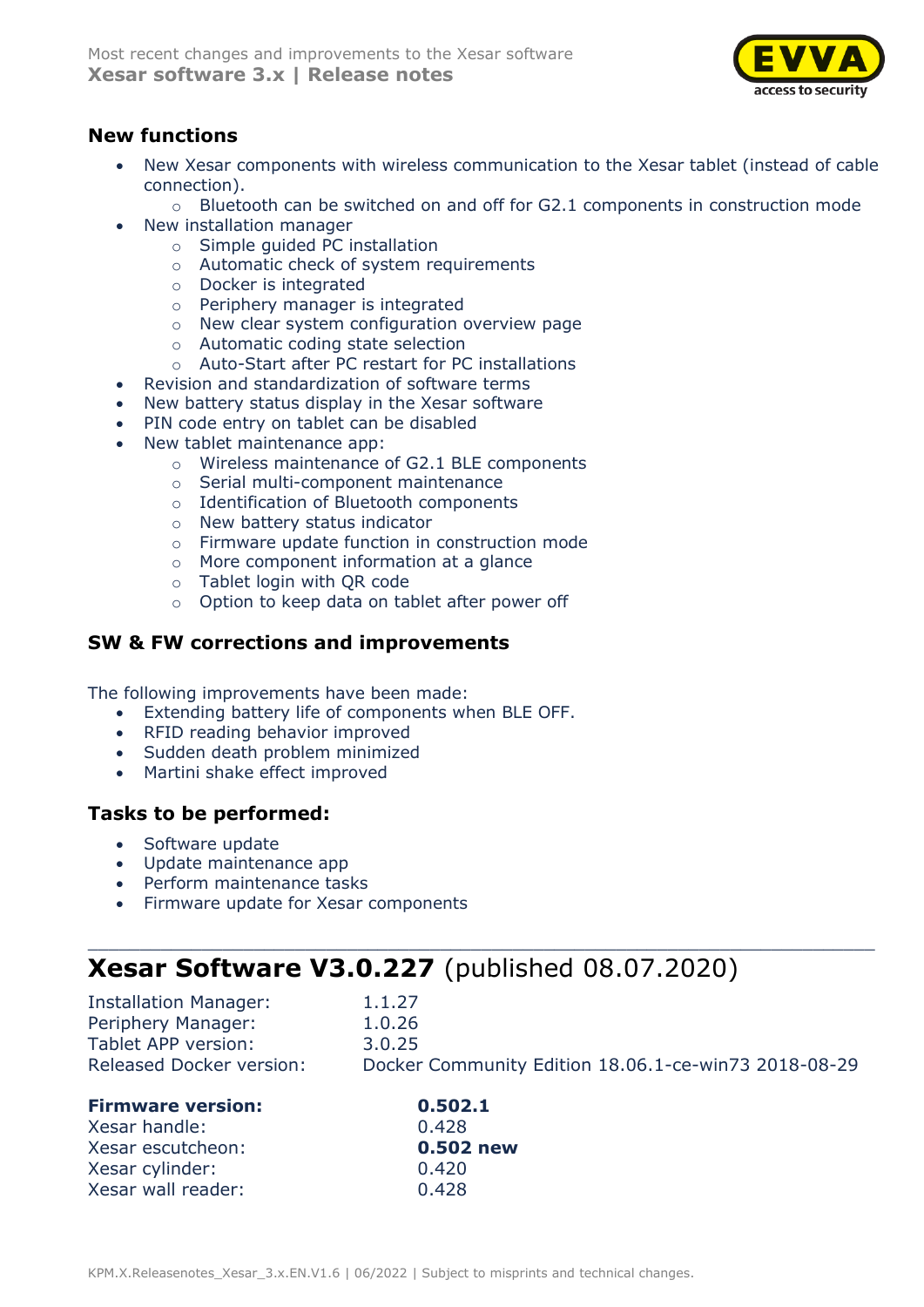

Xesar wall reader control unit: 0.428 Xesar online wall reader control unit: 0.428

### **IMPORTANT:**

To guarantee the faultless functionality of your system, an unconditional implementation of the update is necessary. Necessary maintenance tasks must be carried out after the update!

#### **SW & FW corrections and improvements**

- The following improvements have been made:
- Improved battery life for escutcheon
- Correction for escutcheon RFID reading function

### **Tasks to be performed:**

- Software update
- Firmware update for Xesar escutcheons
- Carry out maintenance tasks

### **Xesar Software V3.0.226** (published 03.02.2020)

| Installation Manager:   | 1.1.27                                               |
|-------------------------|------------------------------------------------------|
| Periphery manager:      | 1.0.26                                               |
| Tablet App Version:     | 3.0.25                                               |
| Docker version release: | Docker Community Edition 18.06.1-ce-win73 2018-08-29 |

**\_\_\_\_\_\_\_\_\_\_\_\_\_\_\_\_\_\_\_\_\_\_\_\_\_\_\_\_\_\_\_\_\_\_\_\_\_\_\_\_\_\_\_\_\_\_\_\_\_\_\_\_\_\_\_**

| <b>Firmware version:</b>               | 0.432.3 |
|----------------------------------------|---------|
| Xesar handle:                          | 0.428   |
| Xesar escutcheon:                      | 0.428   |
| Xesar cylinder:                        | 0.420   |
| Xesar wall reader:                     | 0.428   |
| Xesar wall reader control unit:        | 0.428   |
| Xesar online wall reader control unit: | 0.428   |

### **Software bug elimination and improvements**

The following improvements have been made:

- Improvement in software performance in terms of reading and display speed
- Improvements of the filtering and sorting functions
- Improved battery warning
- Correction of ID media authorisation when importing Xesar 2.2

### **Xesar Software V3.0.216** (published 27.05.2019)

| Installation Manager:   | 1.1.15                                               |
|-------------------------|------------------------------------------------------|
| Periphery manager:      | 1.0.26                                               |
| Tablet App Version:     | 3.0.25                                               |
| Docker version release: | Docker Community Edition 18.06.1-ce-win73 2018-08-29 |

**\_\_\_\_\_\_\_\_\_\_\_\_\_\_\_\_\_\_\_\_\_\_\_\_\_\_\_\_\_\_\_\_\_\_\_\_\_\_\_\_\_\_\_\_\_\_\_\_\_\_\_\_\_\_\_\_\_**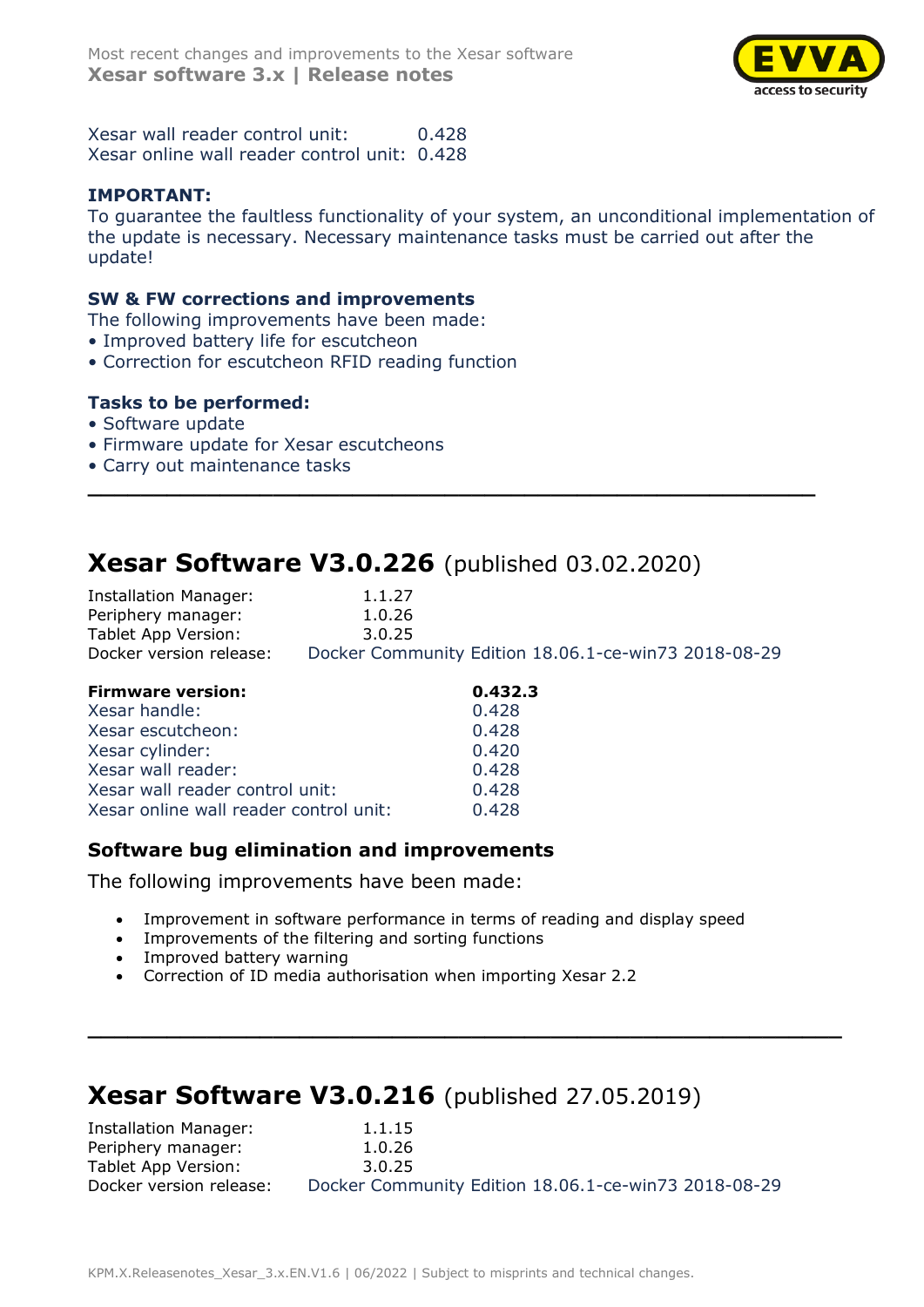

| <b>Firmware version:</b>               | 0.428.1 |
|----------------------------------------|---------|
| Xesar handle:                          | 0.420   |
| Xesar escutcheon:                      | 0.420   |
| Xesar cylinder:                        | 0.420   |
| Xesar wall reader:                     | 0.428   |
| Xesar wall reader control unit:        | 0.428   |
| Xesar online wall reader control unit: | 0.428   |

### **Software bug elimination and improvements**

The following improvements have been made:

- Improvement of Xesar 2.2 import behaviour
- Improvement of tablet synchronisation behaviour
- Correction of filter results
- Correction of time profiles display

### New functions

- Run updates even if maintenance tasks are open
- Help information
- Scroll only in the list
- Mandatory marked input fields
- Extended characters for installation name
- New icons & symbols
- Adjust list column width
- Maintenance tasks not requiring access authorisation
- Identification medium valid up to 20 years
- Filter presets
- Tablet App: Hide synchronisation tasks
- Lists export as XLS file
- System name in identification medium output protocol
- Display of firmware and software versions
- Automatic backups in the installation manager
- Automatic backups at update
- Logging of user on operation of remote online wall reader
- Manual permanent opening via online wall reader
- User group management
- New list filter
- Shows the app version on the tablet

# **Xesar Software V 3.0.109** (published on 12.11.2018)

**\_\_\_\_\_\_\_\_\_\_\_\_\_\_\_\_\_\_\_\_\_\_\_\_\_\_\_\_\_\_\_\_\_\_\_\_\_\_\_\_\_\_\_\_\_\_\_\_\_\_\_\_\_\_\_\_\_**

| <b>Installation Manager:</b> | 1.0.48  |
|------------------------------|---------|
| Periphery Manager:           | 1.0.16  |
| Firmware Version:            | 0.420.1 |
| Tablet App Version:          | 3.0.18  |

### **SW troubleshooting and improvements**

The following improvements have been made: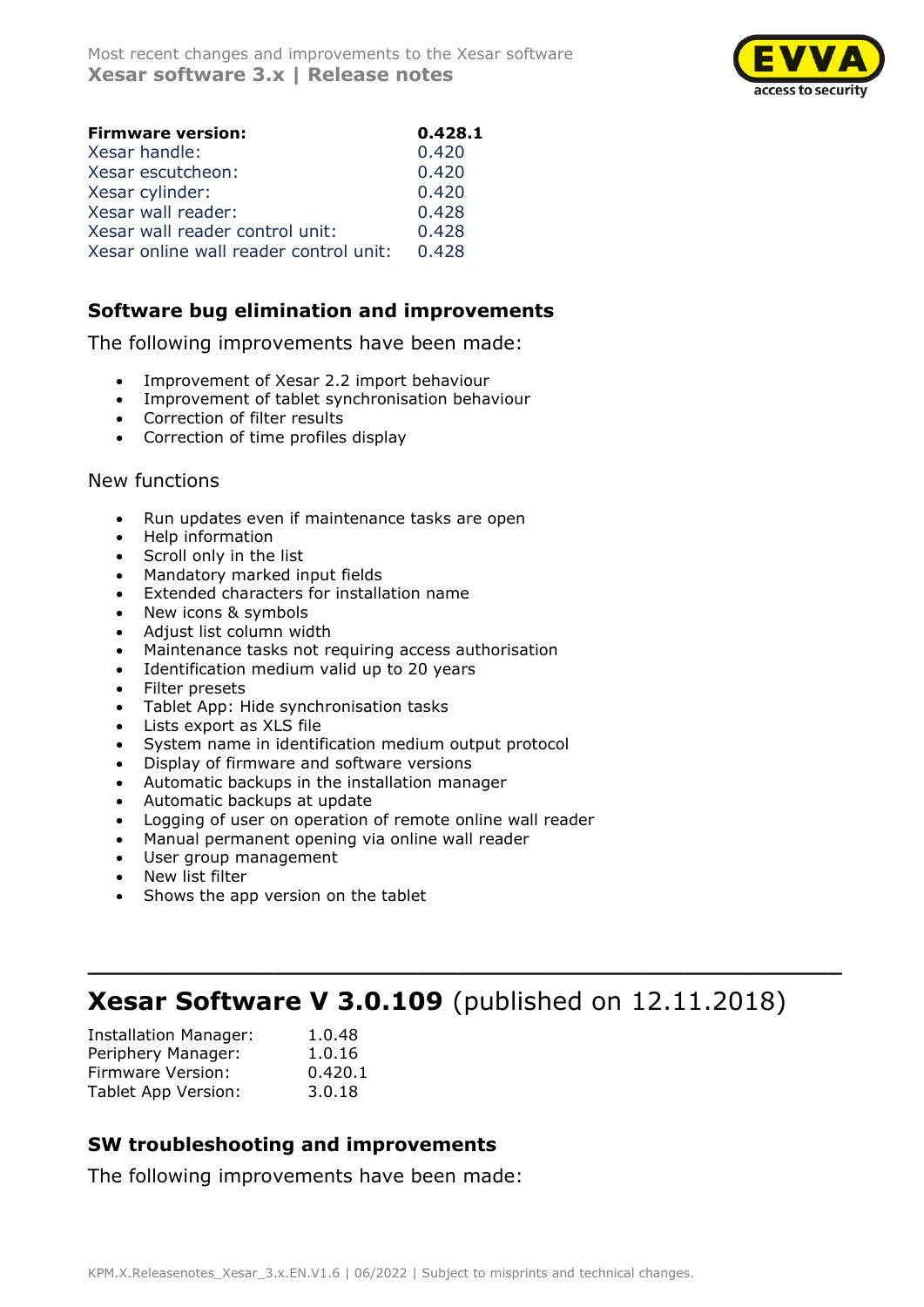

- Data output in the support information has been corrected.
- Fixed read error that occurred in the identification media.
- Fixed bug that occurred during the update from X 2.2 to X 3.0 due to time profile name duplicate.

### New features:

- The list of access points is filterable in the detail view of an authorisation profile.
- The list of zones is filterable in the detail view of an authorisation profile.
- The list of access points is filterable in the detail view of a zone.

## **Xesar Software V 3.0.107** (published on 03.09.2018)

**\_\_\_\_\_\_\_\_\_\_\_\_\_\_\_\_\_\_\_\_\_\_\_\_\_\_\_\_\_\_\_\_\_\_\_\_\_\_\_\_\_\_\_\_\_\_\_\_\_\_\_\_\_\_\_\_\_**

| <b>Installation Manager:</b> | 1.0.48  |
|------------------------------|---------|
| Periphery Manager:           | 1.0.16  |
| Firmware Version:            | 0.420.1 |
| Tablet App Version:          | 3.0.18  |

### **1 New software architecture**

- Browser-based client server system for multi-station operation
- Simple virtualisation with Docker technology
- Connect several clients to the server via a LAN or WiFi network
- Private and public cloud compatibility
- PubSub interface for integration in third-party systems
- Upgrade from Xesar 2.2 systems to Xesar 3.0 is possible
- Installation Manager for system management
- Periphery Manager for coding station management

### **2 New graphical user interface, GUI**

- Clearly structured tiles with dynamic indication of system status
- Intuitive user interface with shortcuts
- Customised tile view on the dashboard
- Responsive browser dashboard display also for mobile devices

### **3 New functions**

- Online wall reader:
	- o Identification media update and blacklist distribution
	- o Access events in real time
	- o Door status monitoring in real time
	- o Exit button with event log
	- o Remote opening with event log
	- o Remote configuration
- Users with user group authorisations
- Authorisation profiles with time profiles, installation locations and areas
- KeyCredit Xesar Lifetime licence for unlimited use of the respective software release
- Tablet synchronisation with software via WiFi
- List export in csv format
- iCal holiday calendar import
- Batch processing of identification media
- Log of identification media issued
- Comprehensive search and filter functions
- Adjustable list views
- Several media with different authorisation profiles per person are possible